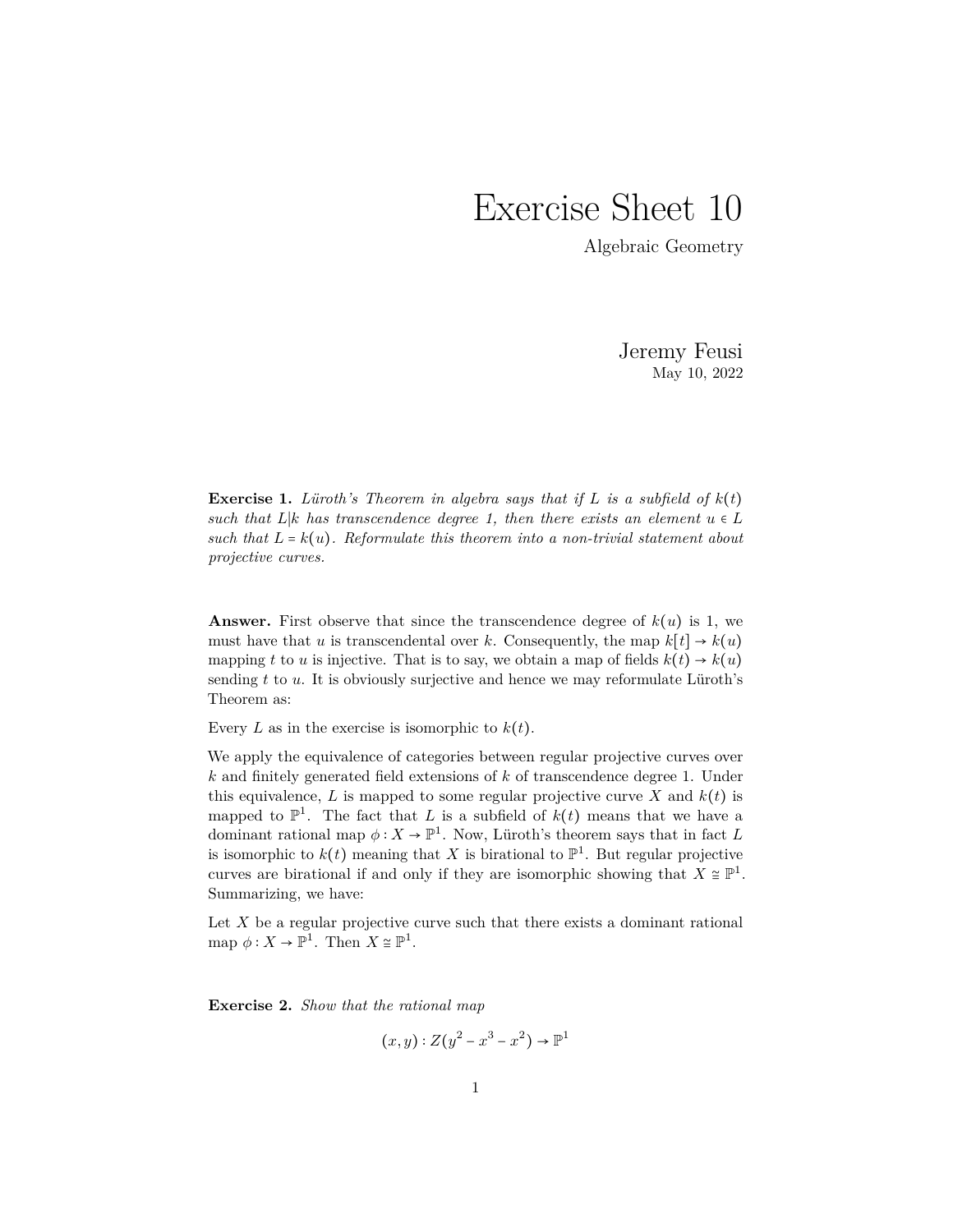*does not extend to a morphism (has no regular extension to 0).*

**Answer.** Assume such an extension  $\phi$  would exist. Then define  $a := \phi(0,0)$ . We first assume that  $a \in D_+(x)$ . Hence composing with the map  $\psi_x : D_+(x) \to \mathbb{A}^1$ given by  $\psi_x(x:y) = \frac{y}{x}$  $\frac{y}{x}$  we obtain a map  $f \coloneqq \psi_x \circ \phi : Z(y^2 - x^3 - x^2) \to \mathbb{A}^1$ . This map must be a polynomial morphism by the characterization of regular functions on affine varieties. Moreover, it is given on  $Z(y^2 - x^3 - x^2) \cap D(x)$  by  $f = \frac{y}{x}$  $\frac{y}{x}$ . That is to say, on this open subset of  $Z(y^2 - x^3 - x^2)$ :

$$
x \cdot f = y.
$$

Since  $Z(y^2 - x^3 - x^2)$  is separated (by the exercise below), the equality must hold everywhere and in  $k[x, y]$  we find a  $q \in k[x, y]$  such that

$$
x \cdot f = y + g \cdot (y^2 - x^3 - x^2)
$$

where we identify  $f$  with a representative in  $k[x, y]$ . But now, evaluating at  $x = 0$  we obtain the equality in  $k[y]$ :

$$
0 = y + g(0, y) \cdot y^2.
$$

This is impossible (for example the derivative of the right hand side evaluated at  $y = 0$  is 1 which is non-zero) and consequently, no such  $f$  can exist.

The case  $a \in D_+(y)$  is analogous.  $\square$ 

**Exercise 3.** *Show that affine, projective and quasi-projective varieties over k are separated.*

**Answer.** We split the proof into multiple steps:

- 1. Every subvariety of a separated variety is separated.
- 2.  $\mathbb{A}^n$  is separated.
- 3.  $\mathbb{P}^n$  is separated.

Notice that these three steps show the claim, since affine, projective and quasiprojective varieties are all subvarieties of either  $\mathbb{A}^n$  or  $\mathbb{P}^n$ .

Step 1: Let *X* be separated and  $Y \subseteq X$ . The inclusion induces a (continuous) morphism  $\phi: Y \times Y \to X \times X$  given by  $\phi(y, y) = (y, y)$  (that is to say, the inclusion of the products). Let  $\Delta_X$  and  $\Delta_Y$  denote the diagonals in  $X \times X$  and  $Y \times Y$ . Then, since *X* is separated,  $\Delta_X$  is closed. Moreover,  $\Delta_Y = \phi^{-1}(\Delta_X)$  and by continuity of  $\phi$ ,  $\Delta_Y$  is closed showing that *Y* is separated.